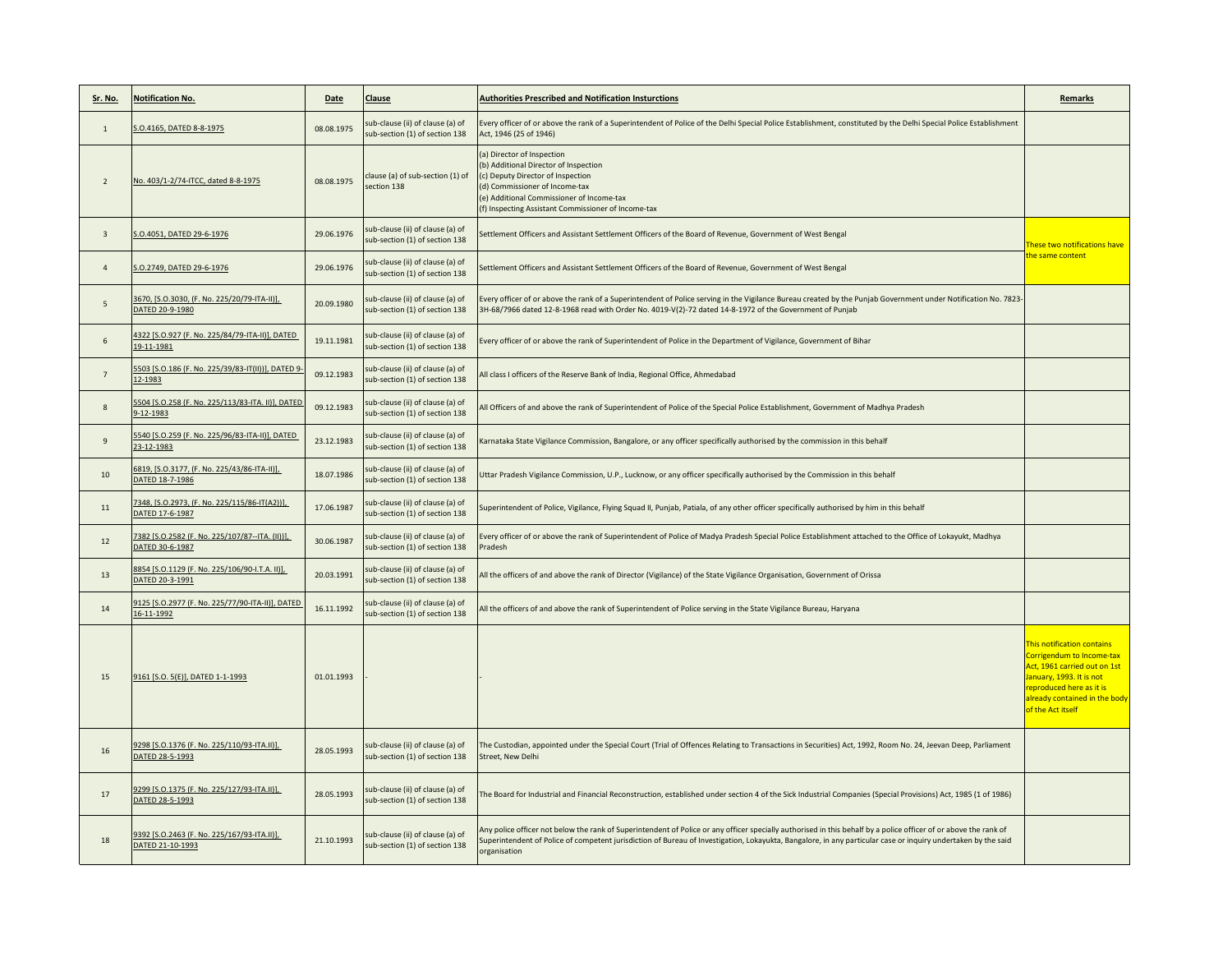| 19 | 11040 [F No. 225/121/99/ITA.II], DATED 19-8-<br>1999                    | 19.08.1999 | sub-clause (ii) of clause (a) of<br>sub-section (1) of section 138 | The Director, Anti Corruption Bureau, Gujarat, Government of Gujarat or any other officer, not below the rank of Superintendent of Police, duly authorised by<br>him in writing in respect of such specific case                                                                                                                                                                                                                                                                                                                                                                                                                                                                                                                                                                                                                                                                                                                                                                                                                                                                                                                                                                                                                                                                                                                                                                                                                                                                                                                                                                                                                         |  |
|----|-------------------------------------------------------------------------|------------|--------------------------------------------------------------------|------------------------------------------------------------------------------------------------------------------------------------------------------------------------------------------------------------------------------------------------------------------------------------------------------------------------------------------------------------------------------------------------------------------------------------------------------------------------------------------------------------------------------------------------------------------------------------------------------------------------------------------------------------------------------------------------------------------------------------------------------------------------------------------------------------------------------------------------------------------------------------------------------------------------------------------------------------------------------------------------------------------------------------------------------------------------------------------------------------------------------------------------------------------------------------------------------------------------------------------------------------------------------------------------------------------------------------------------------------------------------------------------------------------------------------------------------------------------------------------------------------------------------------------------------------------------------------------------------------------------------------------|--|
| 20 | 11454 [S.O. 731(E), (F. NO. 225/170/2000/ITA-<br>II)], DATED 28-7-2000  | 28.07.2000 | clause (a) of sub-section (1) of<br>section 138                    | (a) Chief Commissioner of Income-tax;<br>(b) Director-General of Income-tax;<br>(c) Commissioner of Income-tax;<br>(d) Director of Income-tax;<br>(e) Additional Commissioner of Income-tax;<br>f) Additional Director of Income-tax;<br>(g) Joint Commissioner of Income-tax; and<br>(h) Joint Director of Income-tax                                                                                                                                                                                                                                                                                                                                                                                                                                                                                                                                                                                                                                                                                                                                                                                                                                                                                                                                                                                                                                                                                                                                                                                                                                                                                                                   |  |
| 21 | 9 [F. No. 225/117/2002/ITA.II], DATED 7-1-2003                          | 07.01.2003 | sub-clause (ii) of clause (a) of<br>sub-section (1) of section 138 | Central Provident Fund Commissioner, Employees' Provident Fund Organisation, India or any other officer, not below the rank of Regional Provident Fund<br>Commissioner, duly authorised by him in writing in respect of such specific case                                                                                                                                                                                                                                                                                                                                                                                                                                                                                                                                                                                                                                                                                                                                                                                                                                                                                                                                                                                                                                                                                                                                                                                                                                                                                                                                                                                               |  |
| 22 | SO 576E [137 [F.No. 225-21-2003-ITA-II], DATED<br>23-5-2003]            | 23.05.2003 | sub-section (2) of section 138                                     | No public servant shall produce before any person or authority any such document or record or any information or computerised data or part thereof as<br>comes into his or her possession during the discharge of official duties:<br>Provided that nothing contained hereinbefore shall apply-<br>(i) to the disclosure of information (including the production of such document or record or supply of computerised data) in respect of allotment of<br>Permanent Account Number, Tax Deduction Account Number and computerisation of Income-tax records relating to the income-tax assessees, to the persons<br>or agencies as the Director General of Income-tax (Systems) may decide from time to time, in accordance with directions and guidelines issued by the Central<br><b>Board of Direct Taxes;</b><br>(ii) to the disclosure of any information in accordance with the notifications issued under section 138 from time to time.                                                                                                                                                                                                                                                                                                                                                                                                                                                                                                                                                                                                                                                                                          |  |
| 23 | 76 [File No. 414/66/2003-IT (Inv-I)], DATED 10-3-<br>2004               | 10.03.2004 | sub-clause (ii) of clause (a) of<br>sub-section (1) of section 138 | Director, Special Fraud Investigation Office, Department of Company Affairs, Ministry of Finance, Government of India, New Delhi                                                                                                                                                                                                                                                                                                                                                                                                                                                                                                                                                                                                                                                                                                                                                                                                                                                                                                                                                                                                                                                                                                                                                                                                                                                                                                                                                                                                                                                                                                         |  |
| 24 | 104 [F. NO. 286/54/2003-IT (Inv.-II)], DATED 18-3-<br>2004              | 18.03.2004 | sub-clause (ii) of clause (a) of<br>sub-section (1) of section 138 | Home Secretary-cum-Chief Vigilance Officer and Superintendent of Police or Senior Superintendent of Police-cum-Incharge Vigilance Cell, Chandigarh<br>Administration                                                                                                                                                                                                                                                                                                                                                                                                                                                                                                                                                                                                                                                                                                                                                                                                                                                                                                                                                                                                                                                                                                                                                                                                                                                                                                                                                                                                                                                                     |  |
| 25 | 284/2006 [F. No. 225/9/2006-IT(A-II)], dated 9-10-<br>2006              | 09.10.2006 | sub-clause (ii) of clause (a) of<br>sub-section (1) of section 138 | Director General, Employees- State Insurance Corporation, India                                                                                                                                                                                                                                                                                                                                                                                                                                                                                                                                                                                                                                                                                                                                                                                                                                                                                                                                                                                                                                                                                                                                                                                                                                                                                                                                                                                                                                                                                                                                                                          |  |
| 26 | 48/2009 [F.No. 225/20/2009 - IT(A-II)]/S.O.<br>1492(E), dated 16-6-2009 | 16.06.2009 | sub-clause (ii) of clause (a) of<br>sub-section (1) of section 138 | Every officer of or above the rank of Superintendent of Police in the Vigilance Bureau, Government of Jharkhand                                                                                                                                                                                                                                                                                                                                                                                                                                                                                                                                                                                                                                                                                                                                                                                                                                                                                                                                                                                                                                                                                                                                                                                                                                                                                                                                                                                                                                                                                                                          |  |
| 27 | 19/2013 [F. NO. 225/38/2013-ITA. II]/SO 598(E),<br>DATED 12-3-2013      | 12.03.2013 | sub-clause (ii) of clause (a) of<br>sub-section (1) of section 138 | Director, Financial Intelligence Unit India (FIU-IND), Ministry of Finance                                                                                                                                                                                                                                                                                                                                                                                                                                                                                                                                                                                                                                                                                                                                                                                                                                                                                                                                                                                                                                                                                                                                                                                                                                                                                                                                                                                                                                                                                                                                                               |  |
| 28 | 32/2013 [F.NO.225/62/2013-ITA.II]/SO 937(E),<br>DATED 18-4-2013         | 18.04.2013 | sub-clause (ii) of clause (a) of<br>sub-section (1) of section 138 | Joint Director and above serving in Directorate of Enforcement, Department of Revenue, Ministry of Finance, Government of India, who are performing<br>functions under the Foreign Exchange Management Act, 1999 and the Prevention of Money Laundering Act, 2002                                                                                                                                                                                                                                                                                                                                                                                                                                                                                                                                                                                                                                                                                                                                                                                                                                                                                                                                                                                                                                                                                                                                                                                                                                                                                                                                                                        |  |
| 29 | ORDER [F.NO.225/189/2013/ITA.II], DATED 6-1-<br>2014                    | 06.01.2014 |                                                                    | The Central Board of Direct Taxes hereby directs that Director General of Income-tax (Systems) shall be the specified authority for the purpose of providing<br>following information for purposes of implementation of National Food Security Act, 2013.<br>Information about (i) Name; (ii) Father's name; and (iii) Address of Resident individual Income-tax Payees of a particular State/Union Territory.<br>This information will be furnished to the designated authority of a State/Union Territory (as notified by Central Government vide Notification No. 1 dated 6-1-<br>2014). The information shall be provided for two consecutive financial years prior to the financial year preceding the financial year in which information has<br>been sought (For example, if information has been sought in FY 2013-14, the information shall be provided for FY 2010-11 and FY 2011-12)<br>2. It is also clarified that in case, it is found that some of the data about Resident Individual Income-tax payees being assessed in the particular State/Union<br>Territory is not complete, such fact will be intimated to designated authority concerned of State/Union territory by Director General of Income-tax (Systems).<br>3. It is further clarified that due to confidentiality of data, the information will be provided by Director General of Income-tax (Systems) after signing of MoU<br>with the designated authority concerned on behalf of such State/Union Territory which inter alia would include the mode of transfer of data, maintenance of<br>confidentially and mechanism for safe preservation of data. |  |
| 30 | 1/2014 [F.NO.225/189/2013-ITA.II], DATED 6-1-<br>2014                   | 06.01.2014 | sub-clause (ii) of clause (a) of<br>sub-section (1) of section 138 | Officer of the rank of Secretary in various States(s)/Union territories in India who is responsible for implementation of the National Food Security Act, 2013 on<br>behalf of respective Government in such State(s)/Union Territories                                                                                                                                                                                                                                                                                                                                                                                                                                                                                                                                                                                                                                                                                                                                                                                                                                                                                                                                                                                                                                                                                                                                                                                                                                                                                                                                                                                                  |  |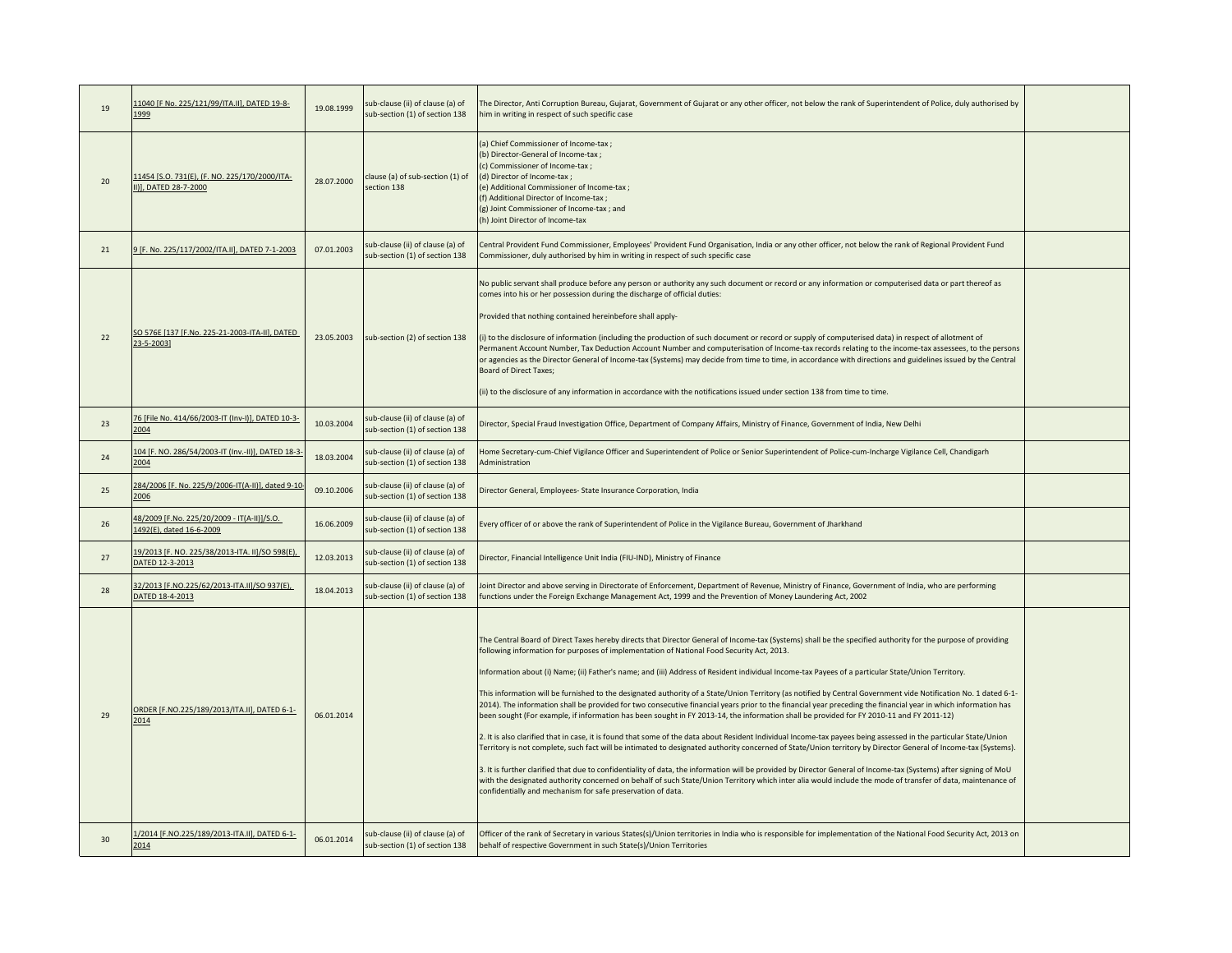| 31 | SO 2322(E) [F.NO.142/8/2016-TPL], DATED 6-7-<br>2016                     | 06.07.2016 | sub-section (2) of section 138 of<br>the Income-tax Act            | No public servant shall produce before any person or authority any such document or record or any information or computerised data or part thereof as<br>comes into his possession during the discharge of official duties in respect of a valid declaration made under 'the Income Declaration Scheme, 2016',<br>contained in Chapter IX of the Finance Act, 2016 (28 of 2016)                                                                                                                                                                                                                                                                                                                                                                                         |  |
|----|--------------------------------------------------------------------------|------------|--------------------------------------------------------------------|-------------------------------------------------------------------------------------------------------------------------------------------------------------------------------------------------------------------------------------------------------------------------------------------------------------------------------------------------------------------------------------------------------------------------------------------------------------------------------------------------------------------------------------------------------------------------------------------------------------------------------------------------------------------------------------------------------------------------------------------------------------------------|--|
| 32 | SO 3262(E) [NO.95/2016 (F.NO.225/284/2015-<br>ITA.II)], DATED 19-10-2016 | 19.10.2016 | sub-clause (ii) of clause (a) of<br>sub-section (1) of section 138 | Director, Vigilance and Anti-Corruption Bureau, Kerala                                                                                                                                                                                                                                                                                                                                                                                                                                                                                                                                                                                                                                                                                                                  |  |
| 33 | SO 23(E)[NO.118/2016<br>(F.NO.225/305/2016/ITA.II)], DATED 16-12-2016    | 16.12.2016 | sub-clause (ii) of clause (a) of<br>sub-section (1) of section 138 | Joint Secretary (Marketing), Ministry of Petroleum and Natural Gas, Government of India                                                                                                                                                                                                                                                                                                                                                                                                                                                                                                                                                                                                                                                                                 |  |
| 34 | SO 1020(E) [19/2017 (F.NO.225/26/2016-ITA.II)],<br>DATED 27-3-2017       | 27.03.2017 | sub-clause (ii) of clause (a) of<br>sub-section (1) of section 138 | Addl DGP, Economic Offences Wing & Anti Corruption Bureau, Government of Chhattisgarh for purposes of the said clause.<br>It is clarified that Income-tax authority, as specified In Notification No. SO No. 731(E), dated 28-7-2000, shall-<br>(i) furnish only relevant and precise information after forming an opinion that furnishing of such Information is necessary so as to enable the above notified<br>authority to perform its functions under the law being administered by it; and<br>(ii) convey to the authority being specified vide this notification to maintain absolute confidentiality in respect of information being furnished.                                                                                                                 |  |
| 35 | SO 1056(E) [NO.22/2017 (F.NO.225/285/2015-<br>ITA.II)], DATED 30-3-2017  | 30.03.2017 | sub-clause (ii) of clause (a) of<br>sub-section (1) of section 138 | Director, Vigilance and Anti-Corruption, Government of Tamilnadu for purposes of the said clause.<br>It is clarified that income-tax authority, as specified in Notification No. SO No. 731(E) dated 28-7-2000, shall-<br>(i) furnish only relevant and precise information after forming an opinion that furnishing of such information is necessary so as to enable the above notified<br>authority to perform its functions under the law being administered by it; and<br>(ii) convey to the authority being specified vide this notification to maintain absolute confidentiality in respect of information being furnished.                                                                                                                                       |  |
| 36 | SO 1178(E) [NO.29/2017 (F.NO.225/97/2015-<br>ITA.II)], DATED 31-3-2017   | 31.03.2017 | sub-clause (ii) of clause (a) of<br>sub-section (1) of section 138 | Lokayukt and Up-Lokayukt, Uttar Pradesh for purposes of the said clause.<br>It is clarified that income-tax authority, as specified in Notification No. SO 731(E), dated 28-7-2000, shall-<br>(i) furnish only relevant and precise information after forming an opinion that furnishing of such information is necessary so as to enable the above notified<br>authority to perform its functions under the law being administered by it; and<br>(ii) convey to the authority being specified vide this notification to maintain absolute confidentiality in respect of the information being furnished.                                                                                                                                                               |  |
| 37 | SO 1369(E) [NO.31/2017 (F.NO.225/46/2016-<br>ITA.II)], DATED 19-4-2017   | 19.04.2017 | sub-clause (ii) of clause (a) of<br>sub-section (1) of section 138 | Special Commissioner of Police, Crime, Delhi (Office of Crime Branch & Economic Offences Wing, Delhi Police) for the purposes of the said clause.<br>It is clarified that income-tax authority, as specified in Notification No. SO 731(E), dated 28-7-2000, shall-<br>(i) furnish only relevant and precise information after forming an opinion that furnishing of such information is necessary so as to enable the above notified<br>authority to perform its functions under the law being administered by it; and<br>(ii) convey to the authority being specified vide this notification to maintain absolute confidentiality in respect of the information being furnished                                                                                       |  |
| 38 | SO 1370(E) [NO.30/2017 (F.NO.225/286/2015-<br>ITA.II)], DATED 19-4-2017  | 19.04.2017 | sub-clause (ii) of clause (a) of<br>sub-section (1) of section 138 | Inspector General of Police, Economic Offences Wing, CSO, Kerala for the purposes of the said clause.<br>It is clarified that Income-tax Authority, as specified in Notification No. SO 731(E), dated 28-7-2000, shall-<br>(i) furnish only relevant and precise information after forming an opinion that furnishing of such information is necessary so as to enable the above notified<br>authority to perform its functions under the law being administered by it; and<br>(ii) convey to the authority being specified vide this notification to maintain absolute confidentiality in respect of the information being furnished                                                                                                                                   |  |
| 39 | 54/2017 [(F.NO.225/300/2016-ITA.II)], DATED 21<br>$6 - 2017$             | 21.06.2017 | sub-clause (ii) of clause (a) of<br>sub-section (1) of section 138 | Joint Secretary (Ops.), NATGRID, Ministry of Home Affairs, Government of India.<br>This Notification has to be read with order (Annex) under section 138(1)(a) of Income-tax Act, 1961 dated 21-6-2017 in file of even number, issued by the<br>Central Board of Direct Taxes, notifying Principal Director General of Income-tax (Systems) as the 'designated authority' for furnishing the 'bulk information' on<br>certain identified parameters to the above authority, being notified.                                                                                                                                                                                                                                                                             |  |
| 40 | ORDER (F.NO.225/300/2016-ITA.II), DATED 21-6-<br>2017                    | 21.06.2017 |                                                                    | Principal Director General of Income-tax (Systems), New-Delhi shall be the specified authority for furnishing information to the Joint Secretary (Ops.),<br>NATGRID, Ministry of Home Affairs, Government of India, as notified vide Notification No. 54/2017 dated 21-6-2017 under sub-clause (ii) of clause (a) of sub-<br>section (1) of section 138 of the Act.<br>2. Following 'bulk information' shall be furnished:<br>(a) All Pan Number(s);<br>(b) Name, father's name, gender, date of birth, photograph, signature/thumb impression of all PAN Card holders; and<br>(c) All information available in ITD database regarding residential/office addresses, addresses for communication, E-mail addresses and phone/mobile<br>numbers of all PAN Card holders. |  |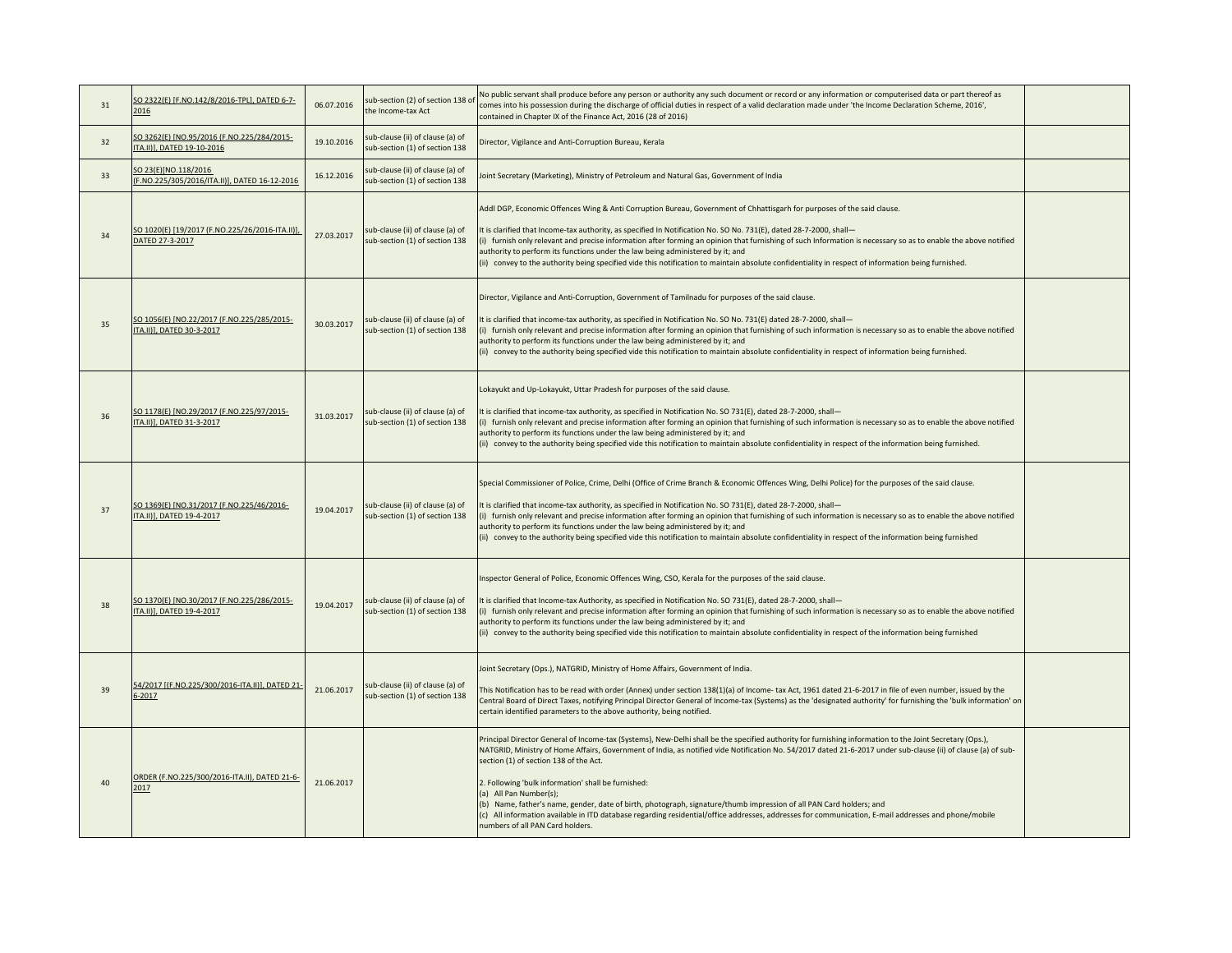| 41 | SO 2626(E) [NO.74/2017 (F.NO.225/252/2017-<br>ITA.II), DATED 26-7-2017 | 26.07.2017 | sub-clause (ii) of clause (a) of<br>sub-section (1) of Section 138 | Joint Secretary, Ministry of Corporate Affairs, Government of India, for purposes of the said clause.<br>This Notification has to be read with order under section 138(1)(a) of Income-tax Act, 1961 dated 26-7-2017 in file of even number, issued by the Central<br>Board of Direct Taxes, notifying Principal Director General of Income-tax (Systems) as the 'designated authority' for furnishing the 'bulk information' on certain<br>identified parameters to the above authority, being notified.                                                                                                                                                                                                                                                                                                                                                                                                                                                                                                                                                                                                                                                                                                                                                                                                                                     |  |
|----|------------------------------------------------------------------------|------------|--------------------------------------------------------------------|-----------------------------------------------------------------------------------------------------------------------------------------------------------------------------------------------------------------------------------------------------------------------------------------------------------------------------------------------------------------------------------------------------------------------------------------------------------------------------------------------------------------------------------------------------------------------------------------------------------------------------------------------------------------------------------------------------------------------------------------------------------------------------------------------------------------------------------------------------------------------------------------------------------------------------------------------------------------------------------------------------------------------------------------------------------------------------------------------------------------------------------------------------------------------------------------------------------------------------------------------------------------------------------------------------------------------------------------------|--|
| 42 | ORDER (F.NO.225/252/2017-ITA.II), DATED 26-7-<br>2017                  | 26.07.2017 |                                                                    | Principal Director General of Income-tax (Systems), New-Delhi (Pr. DGIT(Systems)) shall be the specified authority for furnishing the 'bulk information' to Joint<br>Secretary, Ministry of Corporate Affairs (MCA), Government of India, as notified vide Notification No.74/2017 dated 26-7-2017 under sub-clause (ii) of clause<br>(a) of sub-section (1) of section 138 of the Act.<br>2. Following 'bulk information' shall be furnished:<br>Pan data in respect of corporates;<br>. Income Tax Returns (ITRs) of corporates (specific relevant fields to be decided in consultation between Pr. DGIT(Systems) & MCA);<br>iii. Audit reports under section 44AB of the Income-tax Act, 1961 in case of corporates (specific relevant fields to be decided in consultation between Pr.<br>DGIT(Systems) & MCA);<br>iv. SFT information relating to corporates;<br>v. Identified PAN CIN Associations;<br>vi. Identified PAN DIN Associations; and<br>vii. Any further information considered necessary for identifying 'dormant companies' (to be decided on basis of mutual consultation between Pr.<br>DGIT(Systems) & MCA)                                                                                                                                                                                                             |  |
| 43 | NO. 6/2018                                                             | 12.02.2018 | sub-clause (ii) of clause (a) of<br>sub-section (1) of Section 138 | Chief Executive Officer, Government e Marketplace(GeM)<br>This Notification has to be read with order under section 138(1)(a) of Income-tax Act, 1961 dated 12-2-2018 in file of even number, issued by the Central<br>Board of Direct Taxes, notifying Principal Director General of Income-tax (Systems) as the 'designated authority' for furnishing the information to the<br>authority, being notified.                                                                                                                                                                                                                                                                                                                                                                                                                                                                                                                                                                                                                                                                                                                                                                                                                                                                                                                                  |  |
| 44 | ORDER (F.NO.225/61/2018-ITA.II), DATED 12-2-<br>2018                   | 12.02.2018 |                                                                    | Principal Director General of Income-tax (Systems), New-Delhi (Pr. DGIT(Systems)) shall be the specified authority for furnishing the information to Chief<br>Executive Officer, Government e Marketplace(GeM), as notified vide Notification No.6/2018 dated 12-2-2018 under sub-clause (ii) of clause (a) of sub-section<br>(1) of section 138 of the Act.<br>2. Following information regarding entities seeking registration with GeM as sellers shall be furnished:<br>Pan data in respect of seller;<br>. Latest available three years' Balance Sheet of the sellers;<br>iii. Key Directors' details related to the sellers; and<br>iv. Any further information considered necessary for verification of antecedents of the sellers (to be decided on basis of mutual consultation between Pr.<br>DGIT(Systems) & GeM)<br>On the basis of mutual consultations between the two authorities, the information being provided by income-tax department on any of the above parameters<br>can also be in form of online verification by GeM portal for which necessary system enablement would be provided by Pr.DGIT(Systems). However,<br>information being shared under section 138 of the Act by the Income-tax Department with GeM shall be used only for its internal purposes & not<br>shared/passed on to other institution/agency. |  |
| 45 | NO. 34/2018                                                            | 25.07.2018 | sub-clause (ii) of clause (a) of<br>sub-section (1) of Section 138 | Director General, Central Economic Intelligence Bureau (CEIB), Department of Revenue, Government of India<br>This Notification has to be read with order under section 138(1)(a) of Income-tax Act, 1961 dated 25-7-2018 issued by the Central Board of Direct Taxes<br>(CBDT) in file of even number, specifying income-tax authorities for furnishing specified information to the authority being notified, above.<br>If any information being furnished by the specified income-tax authority, as a consequence of this notification, contains a reference to information received<br>from foreign jurisdiction(s), the confidentiality clause as per Article 26 of OECD Model Convention and Chapter 7 of Exchange of Information Manual<br>published by FT& TR division of CBDT has to be adhered to and such information cannot be shared with other agencies till prior permission of the sharing<br>foreign jurisdiction is received through CBDT by the CEIB.                                                                                                                                                                                                                                                                                                                                                                       |  |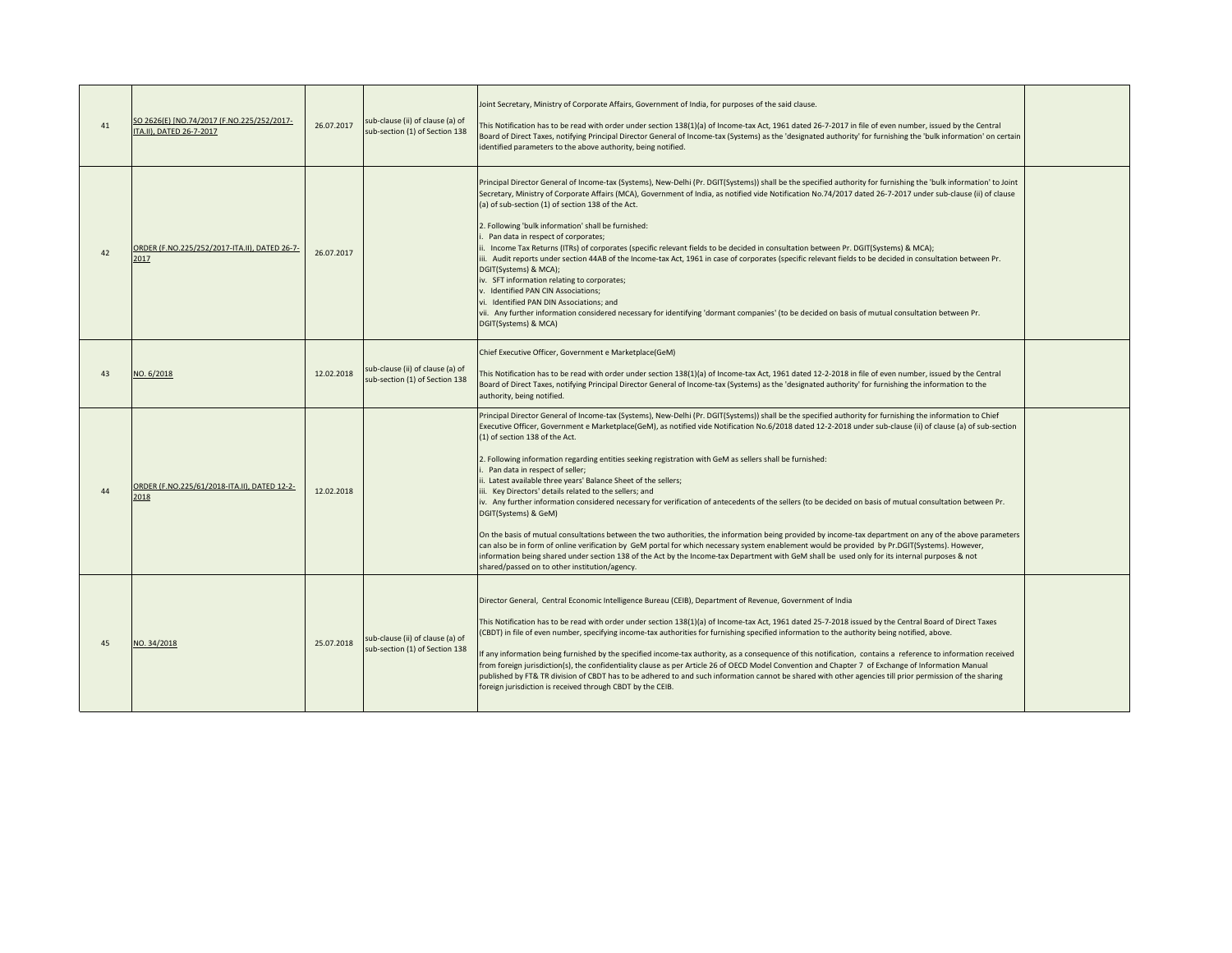| 46 | Order [F.NO.225/245/2018-ITA.II], DATED 25-7-<br>2018                        | 25.07.2018 |                                                                    | Income-tax authorities specified in column (3) of the Table below shall furnish the information as mentioned in the corresponding entry in column (2) to the<br>Director General, Central Economic Intelligence Bureau, Department of Revenue, Government of India, as notified under sub-clause (ii) of clause (a) of sub-<br>section (1) of section 138 of the Act, vide Notification No. 34/2018 dated 25.07.2018.<br><b>TABLE</b><br>S. No.<br>Information to be furnished Specified<br>Income-tax Authority<br>(1)<br>(3)<br>Preliminary Search Report, Summary of Survey Report,<br>$\overline{1}$<br>Summary of Appraisal Report<br>DGIT (Investigation)<br>$\overline{2}$<br>Summary of assessment order(s) in cases searched/surveyed<br>by DGIT(Investigation)<br>Pr.CCIT, DGIT (Investigation),<br>Pr. CCIT (International-tax),<br>CCIT (Exemption), CCIT (Central)<br>Summary of appellate order(s) of Commissioner (Appeals) in<br>$\overline{3}$ .<br>cases searched/surveyed by DGIT (Investigation)<br>Pr.CCIT, DGIT (Investigation),<br>Pr. CCIT(International-tax),<br>CCIT (Exemption), CCIT (Central)<br>Details of Prosecutions filed/convictions/acquittals<br>Pr.CCIT, DGITT (Investigation),<br>Pr. CCIT (International-tax),<br>CCIT (Exemption), CCIT (Central), DGIT (I&CI) |  |
|----|------------------------------------------------------------------------------|------------|--------------------------------------------------------------------|---------------------------------------------------------------------------------------------------------------------------------------------------------------------------------------------------------------------------------------------------------------------------------------------------------------------------------------------------------------------------------------------------------------------------------------------------------------------------------------------------------------------------------------------------------------------------------------------------------------------------------------------------------------------------------------------------------------------------------------------------------------------------------------------------------------------------------------------------------------------------------------------------------------------------------------------------------------------------------------------------------------------------------------------------------------------------------------------------------------------------------------------------------------------------------------------------------------------------------------------------------------------------------------------------------|--|
|    |                                                                              |            |                                                                    | While furnishing the abovementioned details, as provided in section 138(1)(a) of the Act, the specified income-tax authority has to form an opinion that<br>urnishing of such information is necessary for the nurnose of enabling the snecified authority in CEIB to nerform its functions                                                                                                                                                                                                                                                                                                                                                                                                                                                                                                                                                                                                                                                                                                                                                                                                                                                                                                                                                                                                             |  |
| 47 | S.O. 5157E [No. 59/2018, F. No. 225/355/2018-<br>$[TA-H]$                    | 01.10.2018 | sub-section (2) of section 138                                     | In respect of a valid declaration made under 'Taxation and Investment Regime for Pradhan Mantri Garib Kalyan Yojana, 2016 (PMGKY Scheme),<br>contained in Chapter IXA of the Finance Act, 2016, inserted by the Taxation Laws (Second Amendment) Act, 2016 (No.48 of 2016), no public servant shall<br>produce before any person or authority, any such document or record or any information or computerised data or part thereof as comes into his<br>possession during the discharge of official duties regarding the PMGKY Scheme, other than those specified in section 199-O of Taxation Laws (Second<br>Amendment) Act, 2016 (No.48 of 2016).                                                                                                                                                                                                                                                                                                                                                                                                                                                                                                                                                                                                                                                    |  |
| 48 | 11/2019 [SO 979(E) (F.NO.225/30/2019-ITA.II)],<br>DATED 21-2-2019            | 21.02.2019 | sub-clause (ii) of clause (a) of<br>sub-section (1) of Section 138 | Joint Secretary (PMAY), Ministry of Housing and Urban Affairs, Government of India                                                                                                                                                                                                                                                                                                                                                                                                                                                                                                                                                                                                                                                                                                                                                                                                                                                                                                                                                                                                                                                                                                                                                                                                                      |  |
| 49 | S.O. 1065(E) [NO.12/2019 (F.NO.FEMA<br>20(R)5/2019-RB)], DATED 27-2-2019     | 27.02.2019 | sub-clause (ii) of clause (a) of<br>sub-section (1) of Section 138 | Nodal Officer, Pradhan Mantri Kisan Samman Nidhi (PM-KISAN) of all State Governments and Union Territories for the purposes of the said clause in<br>connection with sharing of information regarding income tax assessees for identifying the eligible beneficiaries under PM-KISAN Yojana.                                                                                                                                                                                                                                                                                                                                                                                                                                                                                                                                                                                                                                                                                                                                                                                                                                                                                                                                                                                                            |  |
| 50 | ORDER (F.NO.225/49/2019/ITA.II), DATED 27-2-<br>2019                         | 27.02.2019 |                                                                    | Principal Director General of Income-tax (Systems), New Delhi shall be the specified authority for furnishing information to Nodal Officer, Pradhan Mantri<br>Kisan Samman Nidhi (PM-KISAN) of all State Governments and Union Territories as notified vide Notification No. 12/2019 dated 27-2-2019 under sub-clause<br>(ii) of clause (a) of sub-section (1) of section 138 of the Act.<br>2. The Information to be furnished shall be:<br>(a) Mapping of Income-tax payees of the Assessment year 2018-19 from the list of otherwise eligible beneficiaries under PM-KISAN Yojana on the basis of<br>Aadhaar Numbers.                                                                                                                                                                                                                                                                                                                                                                                                                                                                                                                                                                                                                                                                                |  |
| 51 | ORDER (F.NO.225/105/2019/ITA.II), DATED 30-04-<br>2019                       | 30.04.2019 | sub-clause (i) of clause (a) of<br>sub-section (1) of Section 138  | Principal Director General of Income-tax (Systems) or Director General of Income-tax (Systems), New Delhi shall be the specified authority for furnishing<br>information respecting assessees to Nodal Officer, Goods and Service Tax Network (GSTN)<br>2. The Information to be furnished shall be:<br>(a) Request based exchange of data, wherein, important financial fields which are captured in the Income Tax Returns (ITRs) such as (i) status of filing ITR; (ii)<br>turnover ; (iii) gross total income, (iv) turnover ratio ; (v) GTI range ; (vi) turnover range and (vii) any other field, the modalities of which shall be decided by the<br>concerned specified authorities.<br>(b) Spontaneous exchange of data, the modalities of which shall be decided by the concerned specified authorities<br>(c) Automatic exchange of data, the modalities of which shall be decided by the concerned specified authorities                                                                                                                                                                                                                                                                                                                                                                     |  |
| 52 | S.O.4709 (E) [NO.106/2019 [F.NO. 225/214/2019-<br>ITA.II)], DATED 30-12-2019 | 30.12.2019 | sub-clause (ii) of clause (a) of<br>sub-section (1) of Section 138 | Director General, Anti-Corruption Bureau, Government of Rajasthan, Jaipur for the purpose of said clause.<br>2. It is clarified that income-tax authority, as specified in Notification No. S.O. No. 731(E) dated 28.07.2000, shall-<br>(i) furnish only relevant and precise information after forming an opinion that furnishing of such information is necessary so as to enable the above notified<br>authority to perform its functions under the law being administered by it; and<br>(ii) convey to the authority being specified vide this notification to maintain absolute confidentiality in respect of information being furnished.                                                                                                                                                                                                                                                                                                                                                                                                                                                                                                                                                                                                                                                         |  |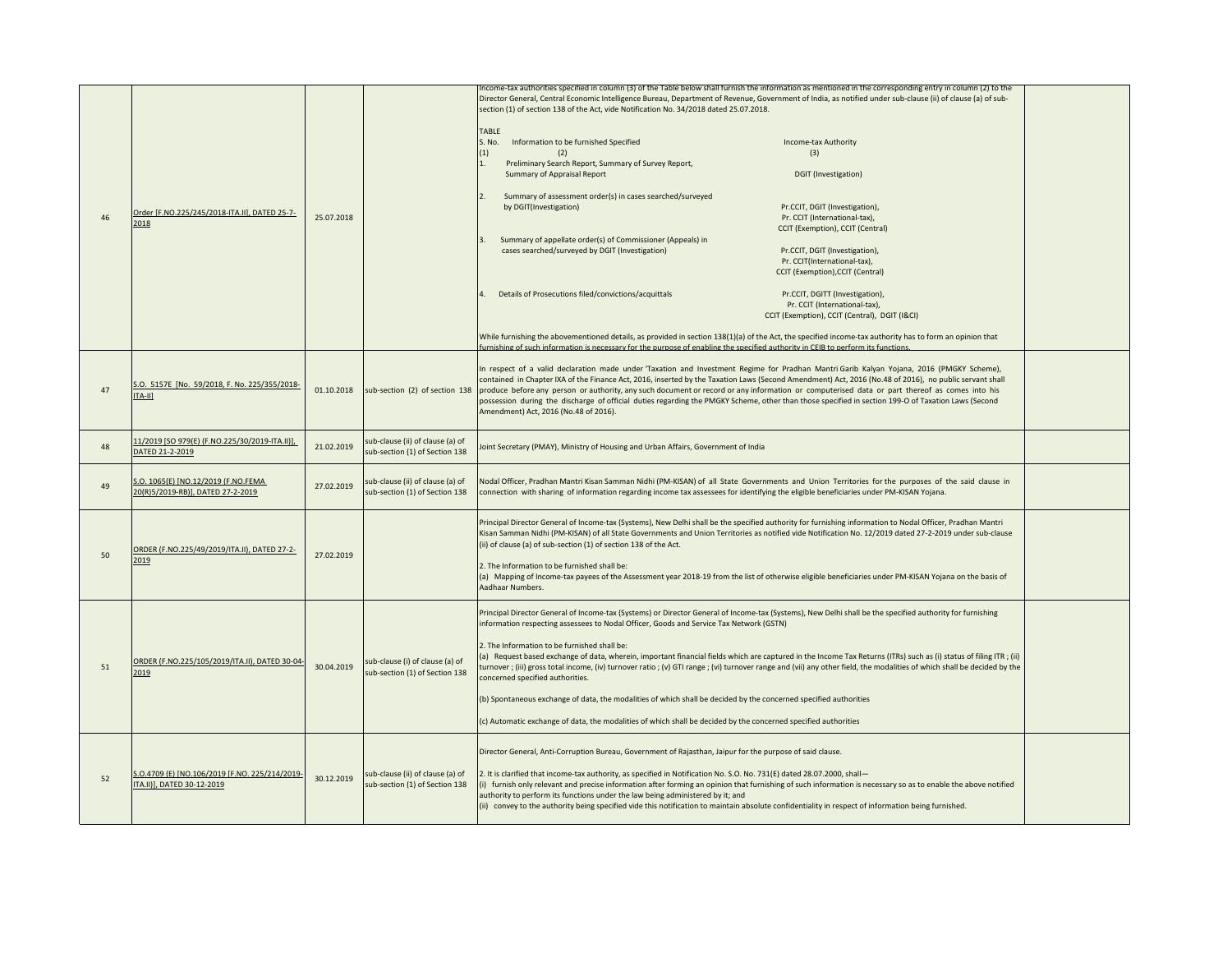| 53 | ORDER NO. [F. NO. 225/297/2019/ITA.II], DATED<br>10-2-2020                 | 10.02.2020 |                                                                    | Principal Director General of Income-tax (Systems), New Delhi shall be the specified income-tax authority for furnishing information respecting assessees to<br>Securities and Exchange Board of India('SEBI') as notified by the Central Government vide Notification No. 9206 dated 10-2-1993 under sub-clause (ii) of clause<br>(a) of sub-section (1) of section 138 of the Act.<br>2. The data/information to be furnished by the specified income-tax authority shall be:<br>(a) Request based exchange of data, wherein, information such as (i) PAN information (including date of application/creation for PAN, father's name/<br>husband's name, Date of birth (date of incorporation), photograph, signature (name of the signatory in case of non-individual);(ii)Name and PANs of partners<br>in Partnership Firm and LLPs;(iii)KYC Information contained in IT Return (e.g. Email Id, Mobile number, address, etc.);(iv)IP address appearing on the<br>acknowledgement of the filed IT return;(v)Financial particulars of the business as filed in ITR and Tax Audit Report including Income from trading in securities,<br>Bank account details etc. (vi)Form 61A information reported by reporting entities under rule 114E of the Income-tax Rules, 1962;(vii) Transactions reported by<br>entities deducting tax at source (TDS) and collecting tax at source (TCS); and (viii) Any other information considered necessary for SEBI (to be decided on basis<br>of mutual agreement between SEBI and CBDT).<br>(b) Suo Moto exchange of data, wherein, information such as (i) List of scrutiny cases marked as having Evasion/Violation related to "Stock Market<br>Manipulation"; and (ii)Any other information considered necessary for SEBI (to be decided on basis of mutual agreement between SEBI and CBDT).<br>(c) Automatic exchange of data, wherein, information such as (i) Form 61 as per Income Tax Rules, 1962 (information of an individual or a person (not being<br>a company or firm) who does not have a PAN) submitted by SEBI regulated intermediary; and (ii) Any other information considered necessary for SEBI (to be<br>decided on basis of mutual agreement between SEBI and CBDT).<br>While furnishing the information, the specified income-tax authority shall form an opinion that sharing of such information is necessary for the purposes of<br>enabling the SEBI to perform its functions under its respective laws. |  |
|----|----------------------------------------------------------------------------|------------|--------------------------------------------------------------------|---------------------------------------------------------------------------------------------------------------------------------------------------------------------------------------------------------------------------------------------------------------------------------------------------------------------------------------------------------------------------------------------------------------------------------------------------------------------------------------------------------------------------------------------------------------------------------------------------------------------------------------------------------------------------------------------------------------------------------------------------------------------------------------------------------------------------------------------------------------------------------------------------------------------------------------------------------------------------------------------------------------------------------------------------------------------------------------------------------------------------------------------------------------------------------------------------------------------------------------------------------------------------------------------------------------------------------------------------------------------------------------------------------------------------------------------------------------------------------------------------------------------------------------------------------------------------------------------------------------------------------------------------------------------------------------------------------------------------------------------------------------------------------------------------------------------------------------------------------------------------------------------------------------------------------------------------------------------------------------------------------------------------------------------------------------------------------------------------------------------------------------------------------------------------------------------------------------------------------------------------------------------------------------------------------------------------------------------------------------------------------------------------------------------------------------------------------------------------|--|
| 54 | S.O. 2345(E) [No.48/2020/ F. No. 225/115/2020-<br>ITA.II], DATED 14-7-2020 | 14.07.2020 | sub-clause (ii) of clause (a) of<br>sub-section (1) of Section 138 | Additional Secretary and Development Commissioner, Ministry of Micro Small and Medium Enterprises, Government of India                                                                                                                                                                                                                                                                                                                                                                                                                                                                                                                                                                                                                                                                                                                                                                                                                                                                                                                                                                                                                                                                                                                                                                                                                                                                                                                                                                                                                                                                                                                                                                                                                                                                                                                                                                                                                                                                                                                                                                                                                                                                                                                                                                                                                                                                                                                                                    |  |
| 55 | ORDER F.No. 22S/ IIS12020/IT A.II                                          | 14.07.2020 |                                                                    | Principal Director General of Income-tax (Systems), New Delhi shall be the specified authority for furnishing inforrnation to Additional Secretary and<br>Development Commissioner, Ministry of Micro Small and Medium Enterprises, Government of India notified vide Notification No.48/2020 dated 14.07.2020<br>under sub-cJause(ii) of clause (a) of sub-section (I) of section 138 of the Act.<br>2. The Inforrnationto be furnished shall be:<br>a) Schedule DPM which is related to Depreciation on Plant and Machinery as reponed in ITR-3, 5 and 6;<br>b) Sales/Gross receipts of bus iness as reported inITR-3,5 and 6;<br>c) Gross Turn over/Gross Receipts as reported in ITR-4.                                                                                                                                                                                                                                                                                                                                                                                                                                                                                                                                                                                                                                                                                                                                                                                                                                                                                                                                                                                                                                                                                                                                                                                                                                                                                                                                                                                                                                                                                                                                                                                                                                                                                                                                                                               |  |
| 56 | S.O. 2411(E) [NO. 52/2020/F. NO. 225/53/2020-<br>ITA.II], DATED 21-7-2020  | 21.07.2020 | sub-clause (ii) of clause (a) of<br>sub-section (1) of Section 138 | 1. Cabinet Secretariat<br>2. Intelligence Bureau<br>3. Narcotics Control Bureau<br>4. National Investigation Agency                                                                                                                                                                                                                                                                                                                                                                                                                                                                                                                                                                                                                                                                                                                                                                                                                                                                                                                                                                                                                                                                                                                                                                                                                                                                                                                                                                                                                                                                                                                                                                                                                                                                                                                                                                                                                                                                                                                                                                                                                                                                                                                                                                                                                                                                                                                                                       |  |
| 57 | S.O. 2415 (E) [NO. 51/2020/F. NO. 225/49/2019-<br>ITA.II] DATED 21-7-2020  | 21.07.2020 | sub-clause (ii) of clause (a) of<br>sub-section (1) of Section 138 | Joint Secretary (Farmers welfare), Department of Agriculture, Cooperation and Farmers Welfare, Ministry of Agriculture and Farmers Welfare, Government of<br>India, for the purposes of the said clause in connection with sharing of information regarding income-tax assessees for identifying the eligible beneficiaries<br>under PM-KISAN Yojana.                                                                                                                                                                                                                                                                                                                                                                                                                                                                                                                                                                                                                                                                                                                                                                                                                                                                                                                                                                                                                                                                                                                                                                                                                                                                                                                                                                                                                                                                                                                                                                                                                                                                                                                                                                                                                                                                                                                                                                                                                                                                                                                     |  |
| 58 | S.O. 2528(E).[NO. 57/2020/F. NO. 225/98/2019-<br>ITA-II], DATED 30-7-2020  | 30.07.2020 | sub-clause (ii) of clause (a) of<br>sub-section (1) of Section 138 | Director General/Secretary, Competition Commission of India for the purpose of said clause.<br>2. It is clarified that income-tax authority, as specified in Notification No. S.O. No. 731(E) dated 28-7-2000, shall-<br>(i) furnish only relevant and precise information after forming an opinion that furnishing of such information is necessary so as to enable the above notified<br>authority to perform its functions under the law being administered by it; and<br>(ii) convey to the authority being specified vide this notification to maintain absolute confidentiality in respect of information being furnished                                                                                                                                                                                                                                                                                                                                                                                                                                                                                                                                                                                                                                                                                                                                                                                                                                                                                                                                                                                                                                                                                                                                                                                                                                                                                                                                                                                                                                                                                                                                                                                                                                                                                                                                                                                                                                           |  |
| 59 | S.O. 2947(E) [NO. 71/2020/F. NO. 225/136/2020<br>ITA.II], DATED 31-8-2020  | 31.08.2020 | sub-clause (ii) of clause (a) of<br>sub-section (1) of Section 138 | 'Scheduled Commercial Banks" listed in the Second Schedule of the Reserve Bank of India Act, 1934                                                                                                                                                                                                                                                                                                                                                                                                                                                                                                                                                                                                                                                                                                                                                                                                                                                                                                                                                                                                                                                                                                                                                                                                                                                                                                                                                                                                                                                                                                                                                                                                                                                                                                                                                                                                                                                                                                                                                                                                                                                                                                                                                                                                                                                                                                                                                                         |  |
| 60 | S.O. 4545E [F. No. 225/161 /2020 -<br>ITA.II/Notification No 90/2020]      | 15.12.2020 | sub-clause (ii) of clause (a) of<br>sub-section (1) of Section 138 | Secretary, Citizen Resources Information Department, Government of Haryana, for the purposes of the said clause in connection with sharing of<br>information regarding income-tax assessees for identifying the eligible beneficiaries for transfer of financial assistance through Direct Benefit<br>Transfer Scheme                                                                                                                                                                                                                                                                                                                                                                                                                                                                                                                                                                                                                                                                                                                                                                                                                                                                                                                                                                                                                                                                                                                                                                                                                                                                                                                                                                                                                                                                                                                                                                                                                                                                                                                                                                                                                                                                                                                                                                                                                                                                                                                                                     |  |
| 61 | S.O. 640(E) (No. 05/2021) F. No. 225/02/2021<br>$-ITA-II$                  | 11.02.2021 | sub-clause (ii) of clause (a) of<br>sub-section (1) of Section 138 | Chief Executive Officer, Center for e-Governance, Government of Karnataka' for the purposes of the said clause in connection with sharing of information<br>regarding income-tax assessees for identifying the eligible beneficiaries for implementing social security/public welfare schemes with the help of Entitlement<br>Management System.                                                                                                                                                                                                                                                                                                                                                                                                                                                                                                                                                                                                                                                                                                                                                                                                                                                                                                                                                                                                                                                                                                                                                                                                                                                                                                                                                                                                                                                                                                                                                                                                                                                                                                                                                                                                                                                                                                                                                                                                                                                                                                                          |  |
| 62 | ORDER (F.NO.225/53/2020/ITA.II), DATED 31-05-<br>2021                      | 31.05.2021 |                                                                    | State Police Agencies as notified by the Central Government in connection with NATGRID project                                                                                                                                                                                                                                                                                                                                                                                                                                                                                                                                                                                                                                                                                                                                                                                                                                                                                                                                                                                                                                                                                                                                                                                                                                                                                                                                                                                                                                                                                                                                                                                                                                                                                                                                                                                                                                                                                                                                                                                                                                                                                                                                                                                                                                                                                                                                                                            |  |